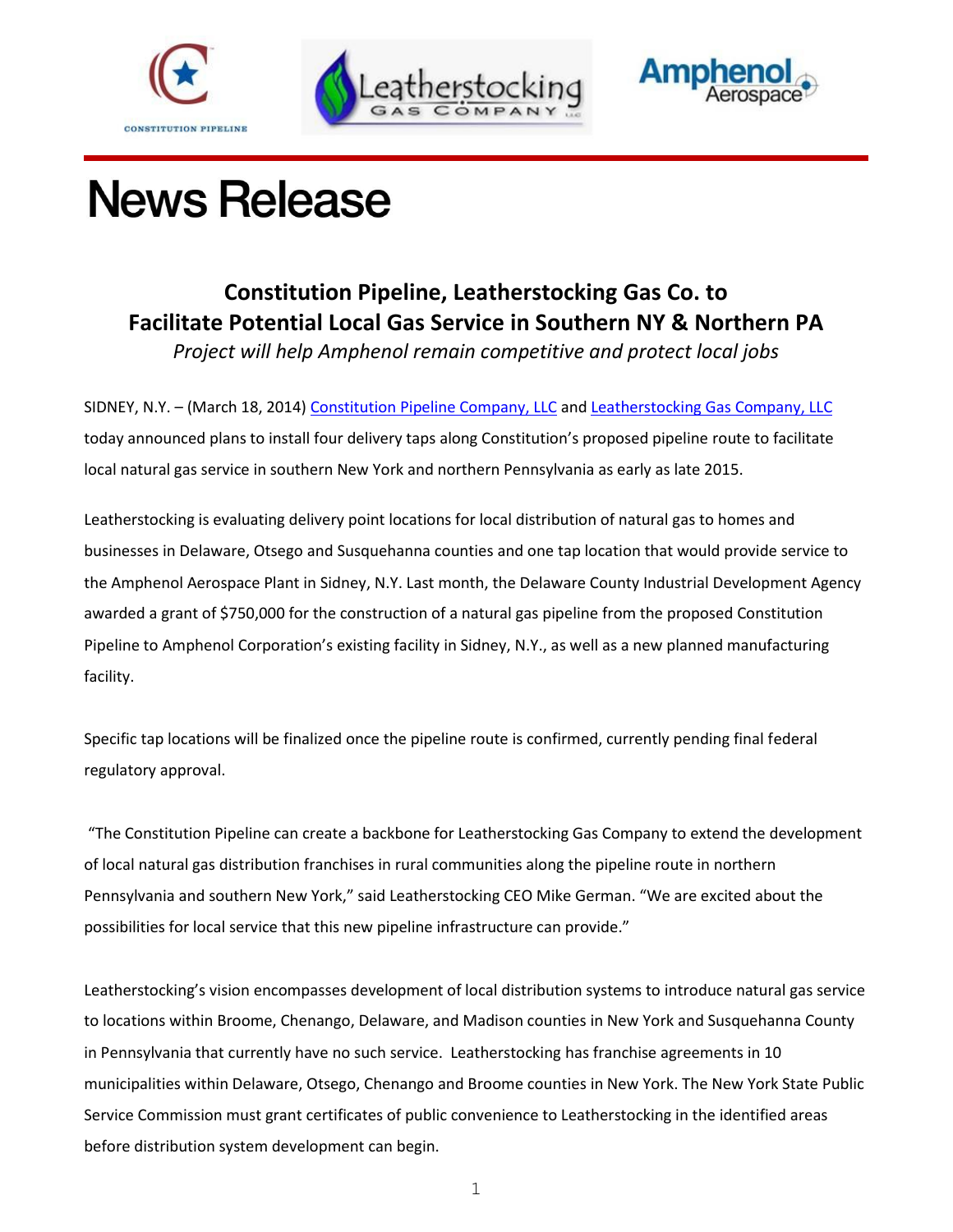"We believe working with Leatherstocking is a great opportunity to potentially provide gas service to communities along the pipeline route," said Constitution Pipeline Project Manager Matt Swift. "The members of these communities who do not have access to local natural gas service will greatly benefit from this affordable, U.S.-produced, cleaner energy resource."

[Amphenol Aerospace,](http://www.amphenol-aerospace.com/) a division of Amphenol Corporation, is one of the largest manufacturers of interconnect products in the world for the military, commercial aerospace, and industrial markets. Amphenol's manufacturing operations were established in the Town of Sidney in 1925 and remain a major employer in the region.

"The accomplishment of affordable and clean energy is a key element in Amphenol's ability to compete in today's global economy," said Amphenol Vice President Gary Anderson.

The availability of local gas service from the proposed delivery taps represents one of many direct benefits presented by the Constitution Pipeline project. A study developed by a third-party research firm found that of the \$683 million Constitution Pipeline would spend during the initial three-year planning and building process, approximately \$166 million will directly benefit the five-county region of Susquehanna, Broome, Delaware, Otsego and Schoharie counties. Once operational, the pipeline's economic impact is anticipated to result in about \$13 million in annual property tax revenue. Property taxes, which accrue to different levels of government in different proportions, are paid to school districts and local governments. Approximately 60 percent of taxes paid by this project will go to local school districts along the pipeline route.

The Constitution Pipeline project – which involves the construction of a 30-inch natural gas pipeline from Susquehanna County, Penn., to Schoharie County, N.Y. – is currently being reviewed by the Federal Energy Regulatory Commission (FERC). In February 2014 the FERC issued the draft Environmental Impact Statement for the proposed project, concluding that environmental impacts would be reduced to "less than significant levels" with the implementation of proposed mitigation measures by the company and FERC. A final Environmental Impact Statement is expected this summer. Construction on the pipeline is scheduled to begin as early as late 2014.

## **Constitution Pipeline Company**

Constitution Pipeline Company, LLC is owned by subsidiaries of [Williams Partners L.P.,](http://www.williamslp.com/) [Cabot Oil & Gas](http://www.cabotog.com/)  [Corporation,](http://www.cabotog.com/) [Piedmont Natural Gas Company, Inc.,](http://www.piedmontng.com/) and [WGL Holdings, Inc.](http://www.wglholdings.com/) The 124-mile pipeline project is proposed to connect domestic natural gas production in northeastern Pennsylvania with northeastern markets by late 2015 or 2016. Additional information about the Constitution Pipeline can be found at [www.constitutionpipeline.com.](http://www.constitutionpipeline.com/)

2